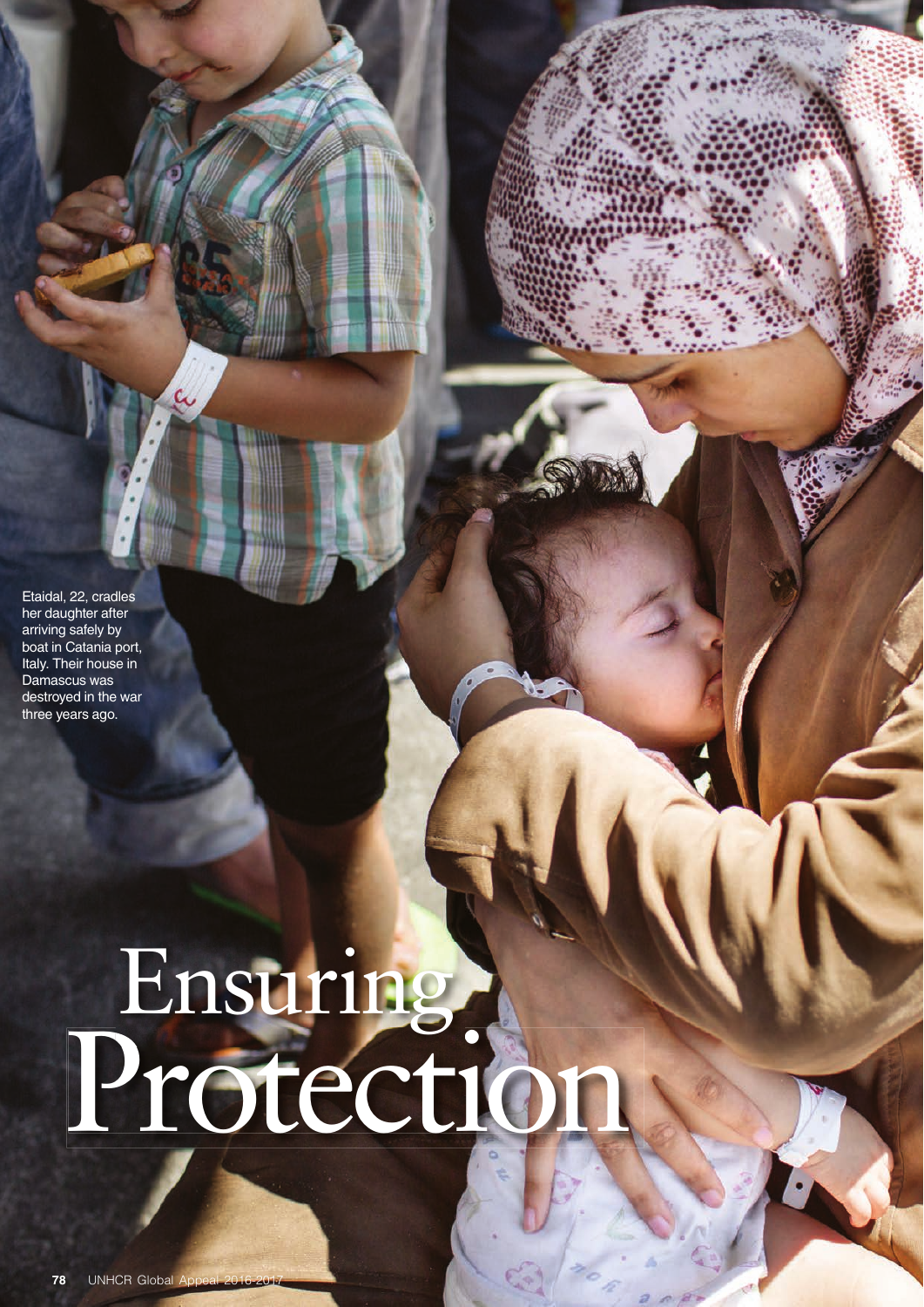

The world is witnessing<br>
a dramatic growth in<br>
forced displacement,<br>
caused by a<br>
multiplication of new crises **a dramatic growth in forced displacement, caused by a and the continuation of existing emergencies.** 

**The need for a strong international protection regime has never been more apparent. Asylum space is shrinking and challenges in securing access to territory and protection are evident in all regions.**

**In 2016 and 2017, UNHCR will continue to assist States in strengthening their systems of governance and response related to displacement, based on rule-of-law principles, as well as in providing protection and assistance in**  emergencies. **OD**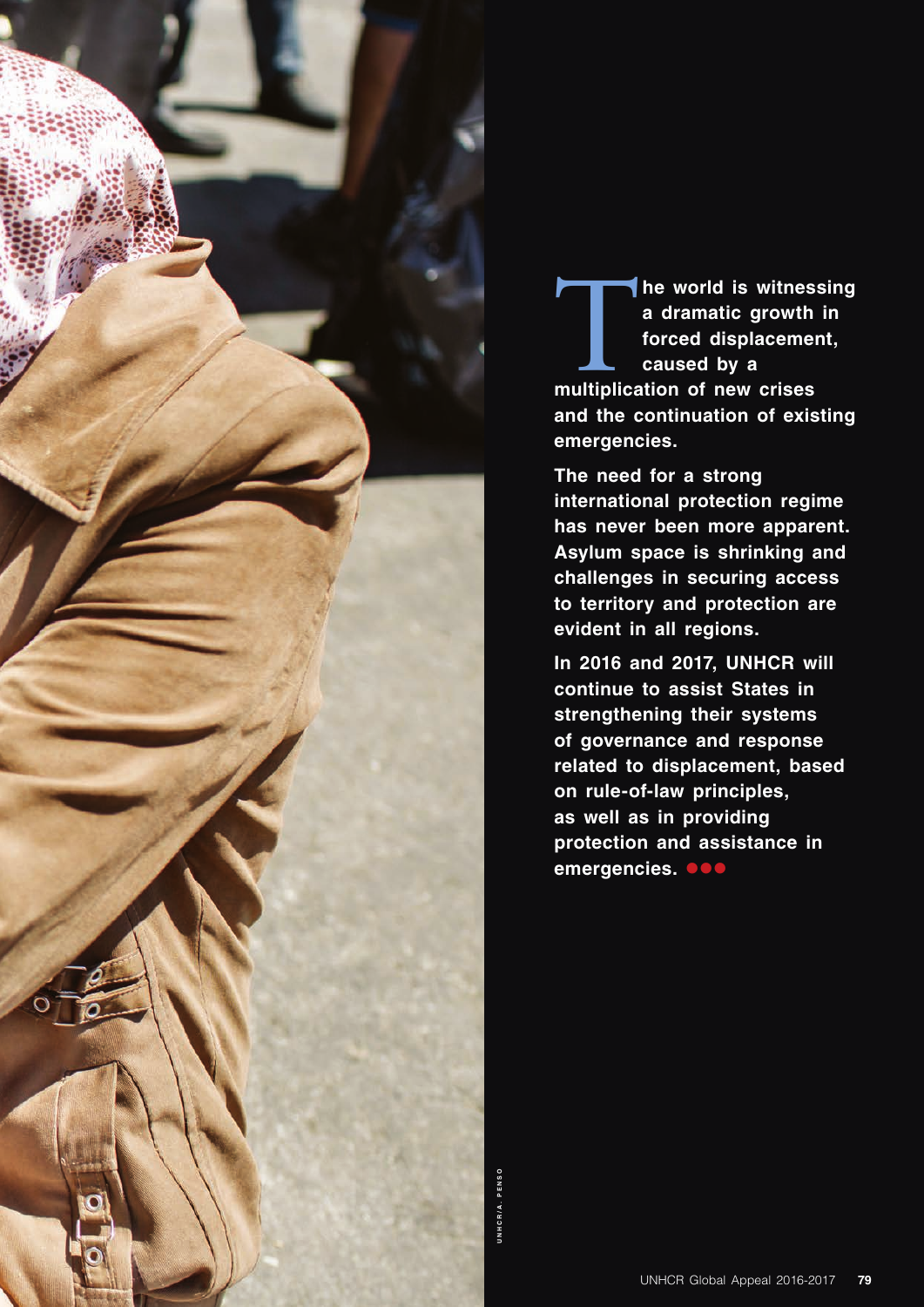# º Human mobility: appropriate responses

hile the vast<br>
majority of ref<br>
asylum-seekers<br>
stateless people<br>
escaping confli<br>
and persecution seek safety in majority of refugees, asylum-seekers and stateless people escaping conflict neighbouring countries, some travel further afield to find peace, security and livelihoods. Increasingly, this onward movement is alongside migrants.

Human mobility is a fundamental feature of a globalized world. Increasingly, situations of mixed migration are presenting new challenges for States in extending humanitarian access to their territories.

Responses to migration have included border closures, carrier sanctions, and interception and "pushbacks" of people at border points. In recognition of the mixed and complex nature of mobility today, solutions for the varied needs of people arriving in a mixed migratory context require different approaches, in accordance with the cause of movement.

There is an urgent need for States to develop expanded complementary pathways of admission to safety and safe access to territory and asylum for refugees in mixed migration flows. These steps will help protect refugees from precarious journeys, including risks from criminal networks that prey on their vulnerability.

Refugees require specific protection and safeguards, for which an established legal framework exists, in the form of the 1951 Refugee Convention and its 1967 Protocol. The consequences of refugees not receiving that protection from the countries they look to for asylum can be life-threatening. For migrants, other solutions may be applicable.

Meeting the challenges of increasingly complex patterns of mixed international movements will continue to involve a renewed commitment to the international refugee-protection regime, and improved migration governance by States in relation to their obligations.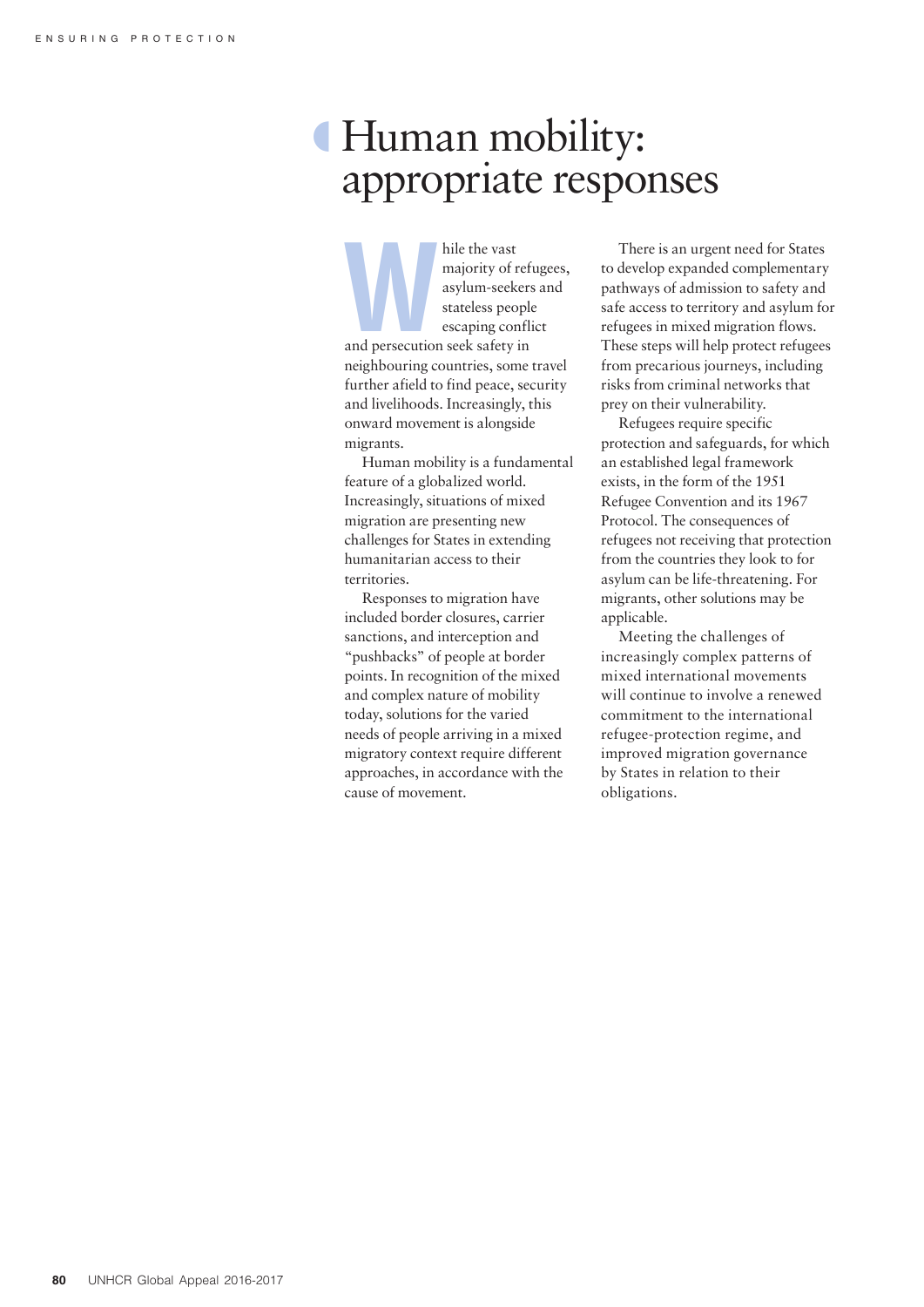## **ANTICIPATED IN 2016**

#### **AREAS OF INTERVENTION KEY ACHIEVEMENTS TARGETED**

#### **Favourable protection environment**

#### **Law and policy developed or strengthened**

| Advocate for and enhance the<br>protection and security of persons of<br>concern                                                                                                                      | A good-practice guide on combating xenophobia, racism and racial discrimination will be published in<br>collaboration with the OSCE Office for Democratic Institutions and Human Rights.                                                                                                                                                                                                         |  |
|-------------------------------------------------------------------------------------------------------------------------------------------------------------------------------------------------------|--------------------------------------------------------------------------------------------------------------------------------------------------------------------------------------------------------------------------------------------------------------------------------------------------------------------------------------------------------------------------------------------------|--|
| Advocate for law and policy to<br>protect, respect and fulfil the right to<br>work for refugees                                                                                                       | A doctrinal position on the right to work for refugees, consistent with the first objective of the Global Strategy for<br>Livelihoods, will be issued to "promote the right to work and the right to development".                                                                                                                                                                               |  |
| Advocate for the adoption or revision<br>of laws consistent with international<br>standards                                                                                                           | ■ Technical advice will be provided to encourage States to enact new or revised legislation and policy guidance<br>incorporating improved protection standards.                                                                                                                                                                                                                                  |  |
|                                                                                                                                                                                                       | ■ Court interventions will be undertaken to advance the development and consistent interpretation and/or application<br>of relevant legal standards.                                                                                                                                                                                                                                             |  |
| Advocate for relevant legal and<br>policy frameworks related to<br>detention and alternatives to<br>detention to be in accordance with<br>international standards                                     | As part of the Beyond Detention Global Strategy 2014-2019:                                                                                                                                                                                                                                                                                                                                       |  |
|                                                                                                                                                                                                       | • Technical advice will be provided to focus countries to encourage the enactment of new or revised legislation<br>with improved detention safeguards, including alternatives to detention.                                                                                                                                                                                                      |  |
|                                                                                                                                                                                                       | • The implementation and progress on the National Plans of Action of focus countries will be evaluated.                                                                                                                                                                                                                                                                                          |  |
|                                                                                                                                                                                                       | • A learning programme on immigration detention monitoring will be developed, and regional training sessions<br>carried out.                                                                                                                                                                                                                                                                     |  |
|                                                                                                                                                                                                       | • A joint IOM-UNHCR global trends statistical report on immigration detention worldwide will be developed.                                                                                                                                                                                                                                                                                       |  |
| Work towards ending the detention<br>of asylum-seeking and stateless<br>children                                                                                                                      | Technical advice to governments and other stakeholders on child-appropriate alternatives to detention will continue<br>to be provided.                                                                                                                                                                                                                                                           |  |
|                                                                                                                                                                                                       | • Child protection tools in the context of detention, such as best interests assessments and referral mechanisms to<br>prevent the detention of asylum-seeking children, will be developed.                                                                                                                                                                                                      |  |
|                                                                                                                                                                                                       | • Pilot project(s) and study visits on reception and alternatives to detention for children and families will be set up<br>with national authorities and partners.                                                                                                                                                                                                                               |  |
| Develop, publish and disseminate<br>guidance on international refugee<br>protection                                                                                                                   | Legal guidance on topical issues related to international protection, including on claims to refugee status related to<br>situations of armed violence and conflict, will be prepared.                                                                                                                                                                                                           |  |
| Advocate for greater access to<br>justice for persons of concern to<br><b>UNHCR</b>                                                                                                                   | As part of a review of UNHCR's engagement with the rule of law, a series of tools developed to assist offices to<br>map legal and political landscape in order to better assess options for durable solutions will be tested.                                                                                                                                                                    |  |
|                                                                                                                                                                                                       | ■ The UN Rule of Law processes will continue to be supported.                                                                                                                                                                                                                                                                                                                                    |  |
| Promote refugee and stateless protection in mixed migration                                                                                                                                           |                                                                                                                                                                                                                                                                                                                                                                                                  |  |
| Promote the targeted<br>implementation of protection-<br>sensitive systems that facilitate<br>access to asylum and to protection<br>for refugees and stateless people in<br>mixed migratory movements | ■ Strategies for implementation in countries of transit and destination will be further strengthened to ensure that<br>mixed migration governance and its processes include safeguards for refugees, asylum-seekers and stateless people<br>(notably in the Middle East, the East and Horn, Northern and Southern regions of Africa, the Mediterranean,<br>South-East Asia and Central America). |  |
|                                                                                                                                                                                                       | • Progress made in recent years to support States and other stakeholders in identifying and providing protection<br>responses for refugees and stateless people will be reinforced, including for victims of trafficking, (notably in the<br>West, East, Horn and North of Africa, the Mediterranean, the western Balkans, Central America and in the Asia-<br>Pacific region).                  |  |
| Strengthen the conceptual understanding of refugees in the context of mixed migration                                                                                                                 |                                                                                                                                                                                                                                                                                                                                                                                                  |  |
| Work with stakeholders to enhance<br>understanding of the imperative of<br>refugee protection in the context of<br>mixed migration                                                                    | A decade since the publication of the 10 Point Plan on Refugee Protection and Mixed Migration, UNHCR will<br>renew its promotion of the conceptual imperative for refugee protection in the context of mixed migration.<br>• Guidance specific to the context of refugee protection in onward movements will be developed.                                                                       |  |
|                                                                                                                                                                                                       |                                                                                                                                                                                                                                                                                                                                                                                                  |  |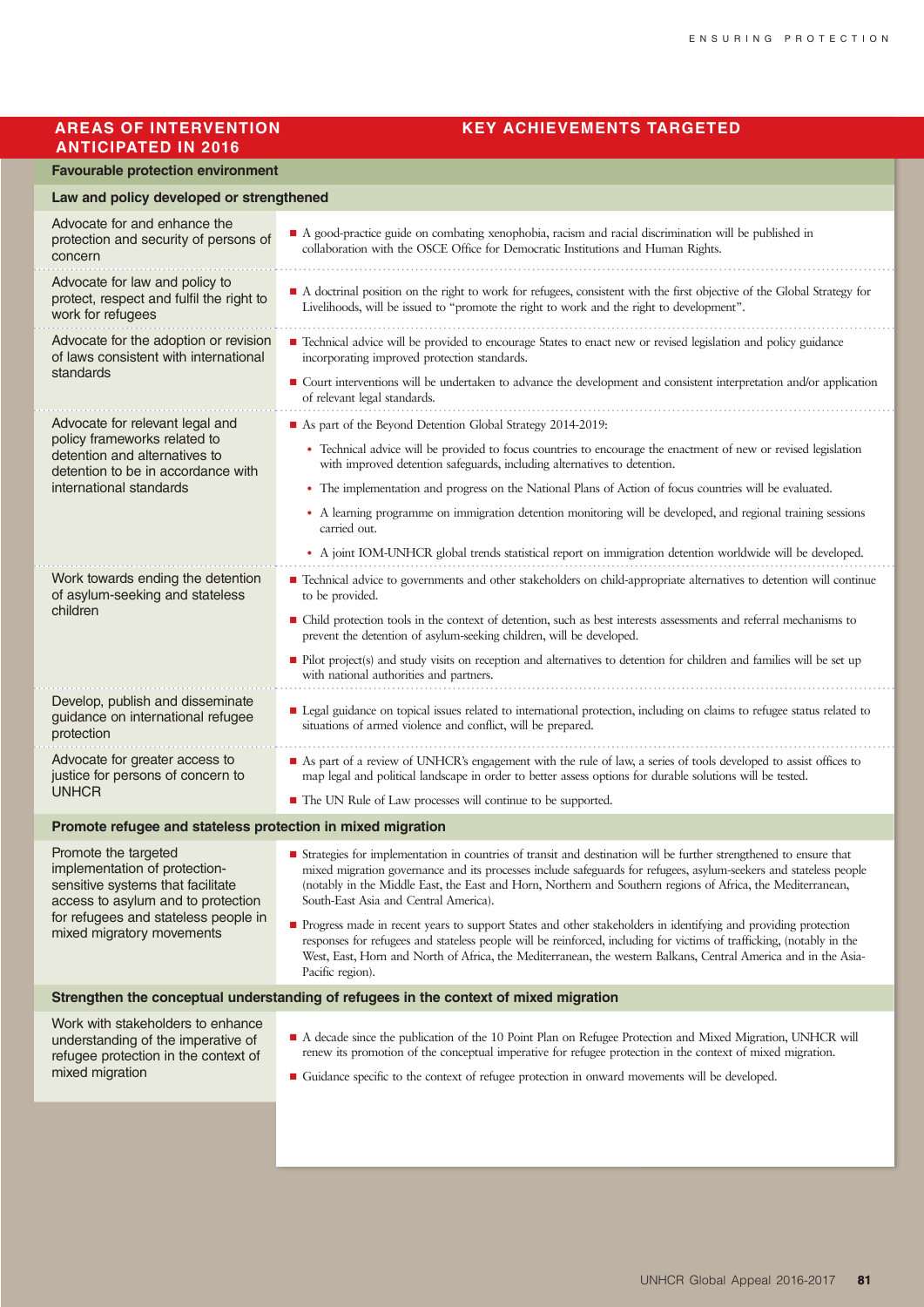# º Refugee status determination

NHCR is facing<br>
unprecedented cha<br>
in managing the ve<br>
of pending request<br>
for refugee status<br>
determination (RSD). Many NHCR is facing unprecedented challenges in managing the volume of pending requests for refugee status countries manage their own RSD process, but UNHCR undertakes this function when State authorities in hosting countries do not – or do not yet - have the capacity to do so themselves. In 2014, the Office received around 240,000 new individual RSD applications in 63 countries/territories. UNHCR's global capacity to determine refugee status through individual RSD is insufficient, with the number of decisions falling significantly short of demand, resulting in a marked increase in pending applications.

With record numbers of emergencies, UNHCR is unable to allocate the level of resources required to ensure access to timely, high quality individual RSD procedures. In some operations, new applicants need to wait years before their interview with the organization. In other settings, the individual protection benefits resulting from RSD are minimal, with even recognized refugees unable to regularize their residence status in the host country and/or enhance their access to basic rights.

Against this background, UNHCR is developing a forward-looking strategic direction for its engagement in individual RSD processing.

Where appropriate, UNHCR will move away from individual RSD case-processing by pursuing alternative protection approaches for specific caseloads. Examples of alternative protection approaches may include, depending on the protection context, the pursuit of labour-migration opportunities for specific groups or temporary protection regimes. Such approaches will be fully embedded in protection strategies. In addition, where it is assessed that RSD remains a necessary protection tool, UNHCR will pursue efficiency gains in RSD processing, including through the use of caseload-specific strategies.

Consistency and quality will be promoted through the further development of tools and guidance material. The organization will seek closer cooperation with States on RSD. Where States seek to take on a larger role in RSD, UNHCR will support and accompany the process. Where the organization's involvement in RSD is limited to supervisory responsibilities under the 1951 Convention, it will continue to engage in quality assurance activities.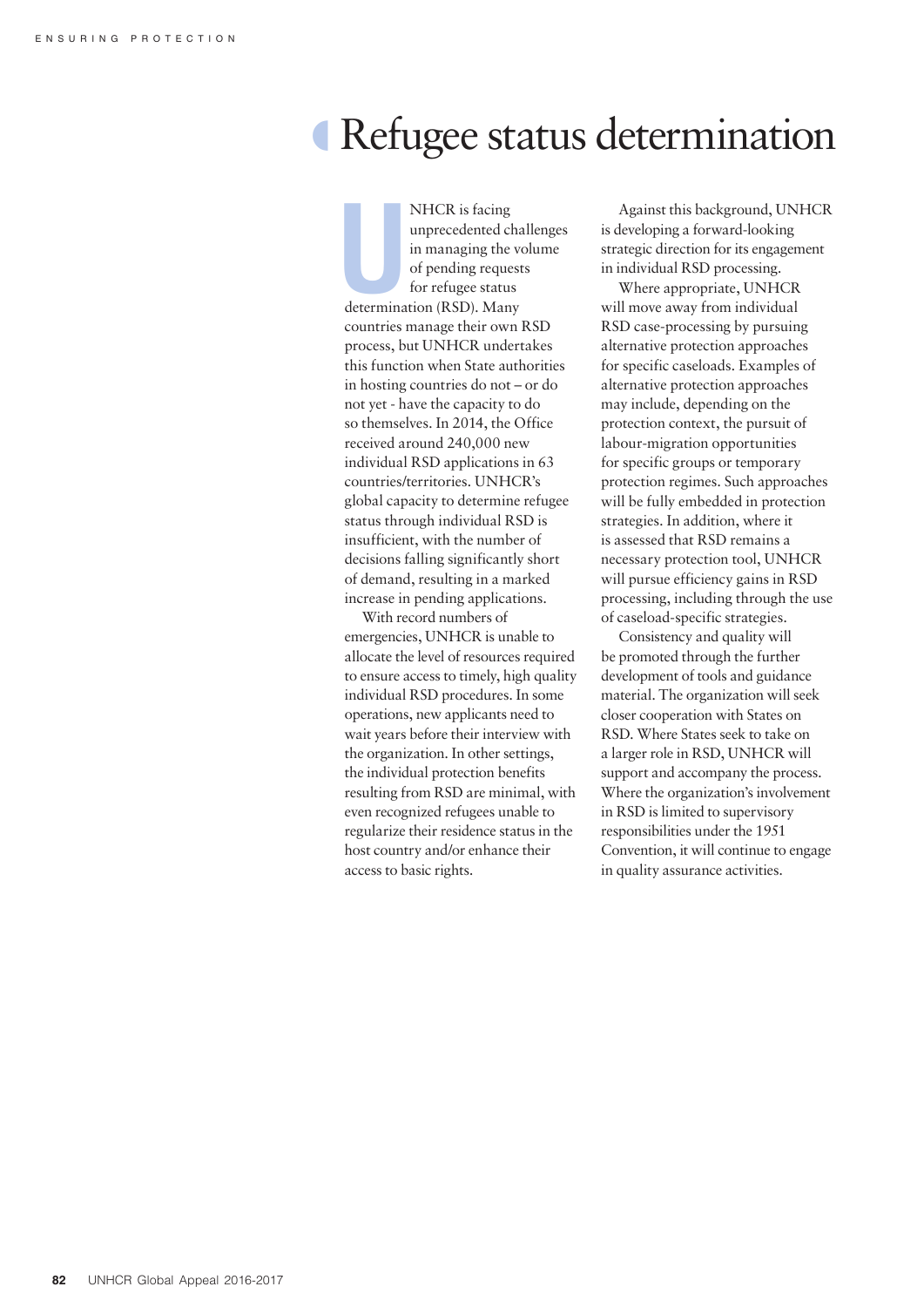### **ANTICIPATED IN 2016**

#### **AREAS OF INTERVENTION KEY ACHIEVEMENTS TARGETED**

#### **Fair protection processes and documentation**

| Access to and quality of status determination procedures improved                                                                                         |                                                                                                                                                                                                                                                                           |  |
|-----------------------------------------------------------------------------------------------------------------------------------------------------------|---------------------------------------------------------------------------------------------------------------------------------------------------------------------------------------------------------------------------------------------------------------------------|--|
| Further develop and oversee the<br>implementation of policies,<br>guidance, standards and procedures<br>relating to refugee status<br>determination (RSD) | • Ongoing and timely operational, legal and procedural advice on RSD procedures and decision-making will be<br>provided, including guidelines on examining and assessing the credibility of RSD applications.                                                             |  |
|                                                                                                                                                           | • Guidance on the strategic use of mandate RSD and efficient processing strategies for specific caseloads will be<br>developed.                                                                                                                                           |  |
|                                                                                                                                                           | • The Procedural Standards for Refugee Status Determination under UNHCR's Mandate will be revised and updated.                                                                                                                                                            |  |
|                                                                                                                                                           | ■ Clear guidance will be provided to governments, UNHCR staff and other stakeholders regarding asylum/RSD<br>procedures and how to apply the exclusion criteria in the 1951 Refugee Convention. This should lead to fairer and<br>more consistent RSD for asylum-seekers. |  |
|                                                                                                                                                           | • Guidelines on exclusion from international protection based on Article 1F of the 1951 Convention relating to the<br>Status of Refugees will continue to be updated and revised.                                                                                         |  |
| Strengthen the capacity of UNHCR<br>RSD staff and operations, including<br>through deployments                                                            | RSD-specific training, including delivering up to 4 sessions of the RSD Learning Programme, will be developed,<br>benefitting up to 140 UNHCR RSD staff.                                                                                                                  |  |
|                                                                                                                                                           | • A new interviewing Learning Programme for UNHCR staff involved in RSD and other protection-related activities.<br>will be piloted and further developed.                                                                                                                |  |
|                                                                                                                                                           | ■ Country-of-origin information (COI) training will be provided to UNHCR RSD staff, including through the roll-out<br>of the newly-developed COI e-learning course.                                                                                                       |  |
|                                                                                                                                                           | ■ Subject to funding, support will be provided to mandate RSD operations through the deployment of RSD experts.                                                                                                                                                           |  |
| Provide decision-makers on asylum<br>claims with access to up-to-date<br>COI and country-specific policy<br>guidance                                      | ■ COI, eligibility and other country-specific guidance on major countries of origin will be published.                                                                                                                                                                    |  |
|                                                                                                                                                           | ■ UNHCR's Refworld website will be maintained to ensure that governments, UNHCR staff and other stakeholders<br>in asylum/RSD procedures can continue to benefit from access to up-to-date and reliable information.                                                      |  |
| Security from violence and exploitation                                                                                                                   |                                                                                                                                                                                                                                                                           |  |
| Risk of SGBV reduced and quality of response improved                                                                                                     |                                                                                                                                                                                                                                                                           |  |
| Ensure sexual and gender-based<br>violence (SGBV) programming in<br>emergencies                                                                           | ■ Up to 6 SGBV protection officers will be ready for deployment at the onset of emergencies to set up SGBV<br>prevention and response programmes.                                                                                                                         |  |
|                                                                                                                                                           | • 5 innovative multi-sectoral projects will be implemented to strengthen prevention of SGBV, including in emergency<br>operations.                                                                                                                                        |  |
| Provide guidance in the<br>development and implementation of<br><b>SGBV</b> strategies                                                                    | • 50 country operations will be supported to develop and implement country-specific SGBV strategies.                                                                                                                                                                      |  |
| Increase efficient data management                                                                                                                        | ■ Technical support will be provided to 24 country operations to roll-out and implement the inter-agency gender-<br>based violence information management system (GBVIMS).                                                                                                |  |
| Develop SGBV capacity                                                                                                                                     | ■ The revised IASC Guidelines for integrating SGBV interventions in humanitarian action will be rolled out.                                                                                                                                                               |  |
|                                                                                                                                                           | ■ The facilitator's guide on SGBV prevention and response will be disseminated in Arabic, English and French.                                                                                                                                                             |  |
|                                                                                                                                                           | ■ 40% of staff will be enrolled or have completed the mandatory SGBV e-learning programme.                                                                                                                                                                                |  |
|                                                                                                                                                           |                                                                                                                                                                                                                                                                           |  |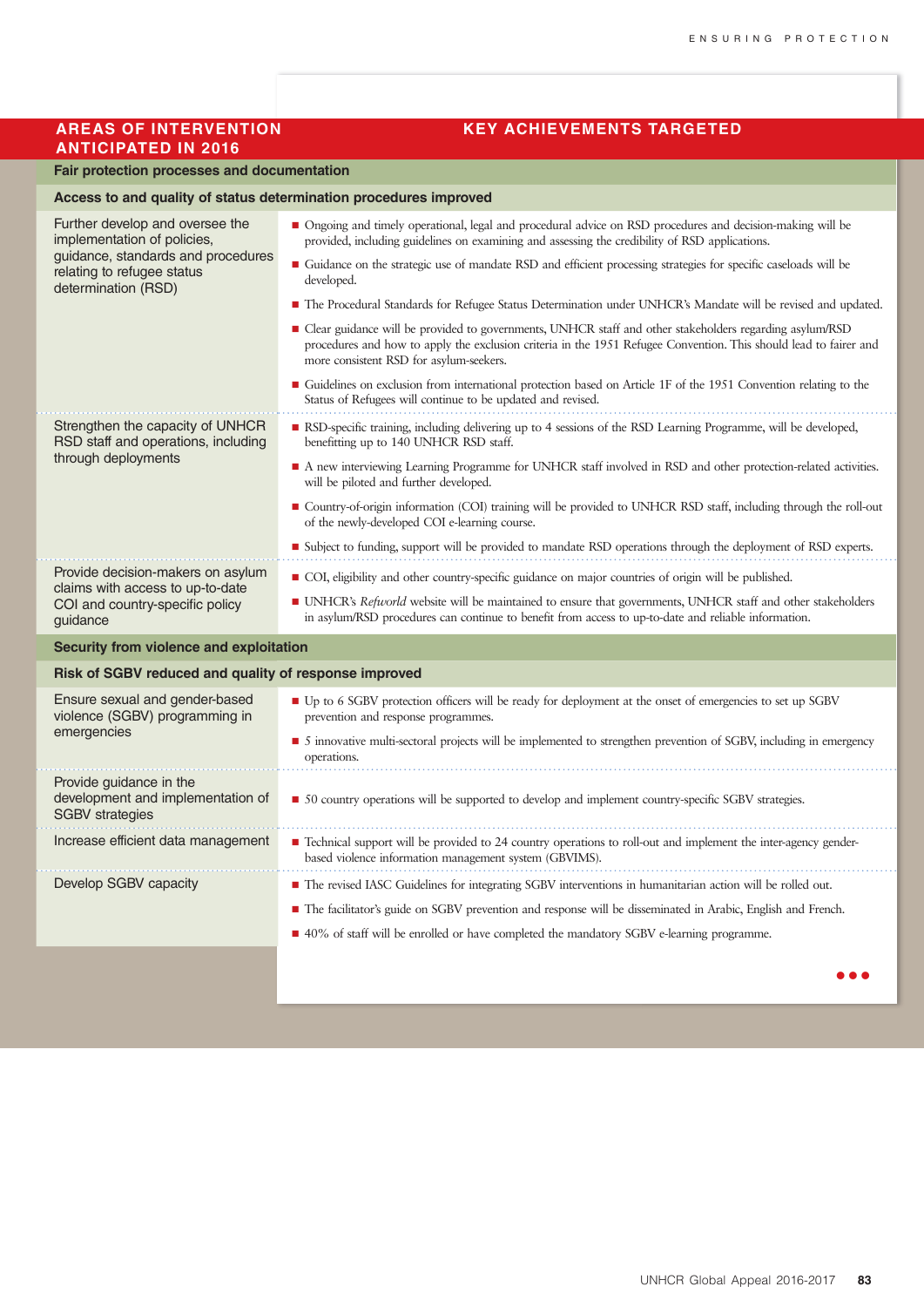a a a

| <b>AREAS OF INTERVENTION</b><br><b>ANTICIPATED IN 2016</b>      | <b>KEY ACHIEVEMENTS TARGETED</b>                                                                                                                                                               |
|-----------------------------------------------------------------|------------------------------------------------------------------------------------------------------------------------------------------------------------------------------------------------|
| Protection of children strengthened                             |                                                                                                                                                                                                |
| Strengthen child protection<br>programming                      | ■ Case management systems, including the Best interests procedures, for children at risk will be strengthened in at<br>least 35 operations.                                                    |
|                                                                 | Guidance and tools will be developed to strengthen child protection programmes in urban contexts.                                                                                              |
|                                                                 | ■ Targeted support will be provided to the 16 priority country operations that implement UNHCR's Child Protection<br>Framework.                                                                |
|                                                                 | • Operational and technical support will be provided to at least 15 country operations through the deployment of<br>child protection experts.                                                  |
| Protect children on the move                                    | The Live, Learn and Play Safe regional initiative for unaccompanied and separated children and other children at<br>risk will be implemented in Egypt, Ethiopia, Sudan and Yemen.              |
| Strengthen programming for                                      | ■ 21 youth-led protection projects will be supported and funded through the Youth Initiative Fund.                                                                                             |
| adolescents and youth                                           | $\blacksquare$ Consultations with refugee youth will be held in 5 locations.                                                                                                                   |
| Strengthen UNHCR's child<br>protection response in emergencies  | ■ 2 roving experts in child protection in emergencies will be made available to provide strategic support to strengthen<br>UNHCR's response capacity.                                          |
|                                                                 | ■ Targeted support will continue to be provided to 4 emergency situations through child protection deployments,<br>development of operational tools, regional- or country-specific strategies. |
| Strengthen capacity for the<br>protection of children           | • Child Protection in Refugee Situations inter-agency training will be conducted for 25 child protection and education<br>professionals.                                                       |
|                                                                 | ■ Training sessions will be held at global, regional and country levels.                                                                                                                       |
| Work to end the detention of<br>asylum-seeking and stateless    | As part of the Beyond Detention strategy, technical advice will continue to be provided to governments and other<br>stakeholders, in particular on child-appropriate detention alternatives.   |
| children                                                        | Tools to prevent asylum-seeking children being detained will be developed and improved.                                                                                                        |
| Ensure effective advocacy and<br>strengthen partnerships around | Protection of displaced children will be included in inter-agency tools and policies.                                                                                                          |
| protection of children                                          | New global and regional child protection partnerships will be developed.                                                                                                                       |
|                                                                 |                                                                                                                                                                                                |

## • *Root causes of displacement*

The eighth annual High Commissioner's Dialogue on Protection Challenges will take place in December 2015 on the theme "Understanding and addressing root causes of displacement."

The number of people displaced by conflict has reached levels unseen since the end of World War II. At the same time, the prevalence of "semi-permanent" crises and protracted displacement is also increasing.

Almost 50 per cent of refugees have been in exile for five years or longer, and millions have been displaced for decades. Third generations of refugees are now being born in refugee camps.

Meanwhile, solutions to displacement are elusive. Because of ongoing violence and unrest in many countries, 2014 saw the lowest number of voluntary repatriations since the early 1980s.

Against this backdrop, the overarching objective of the Dialogue is to bring together States, intergovernmental organizations, civil society and other relevant humanitarian and academic partners, so as to understand better existing and newly developing root causes of displacement and to identify actions to prevent, address and resolve them.  $\blacksquare$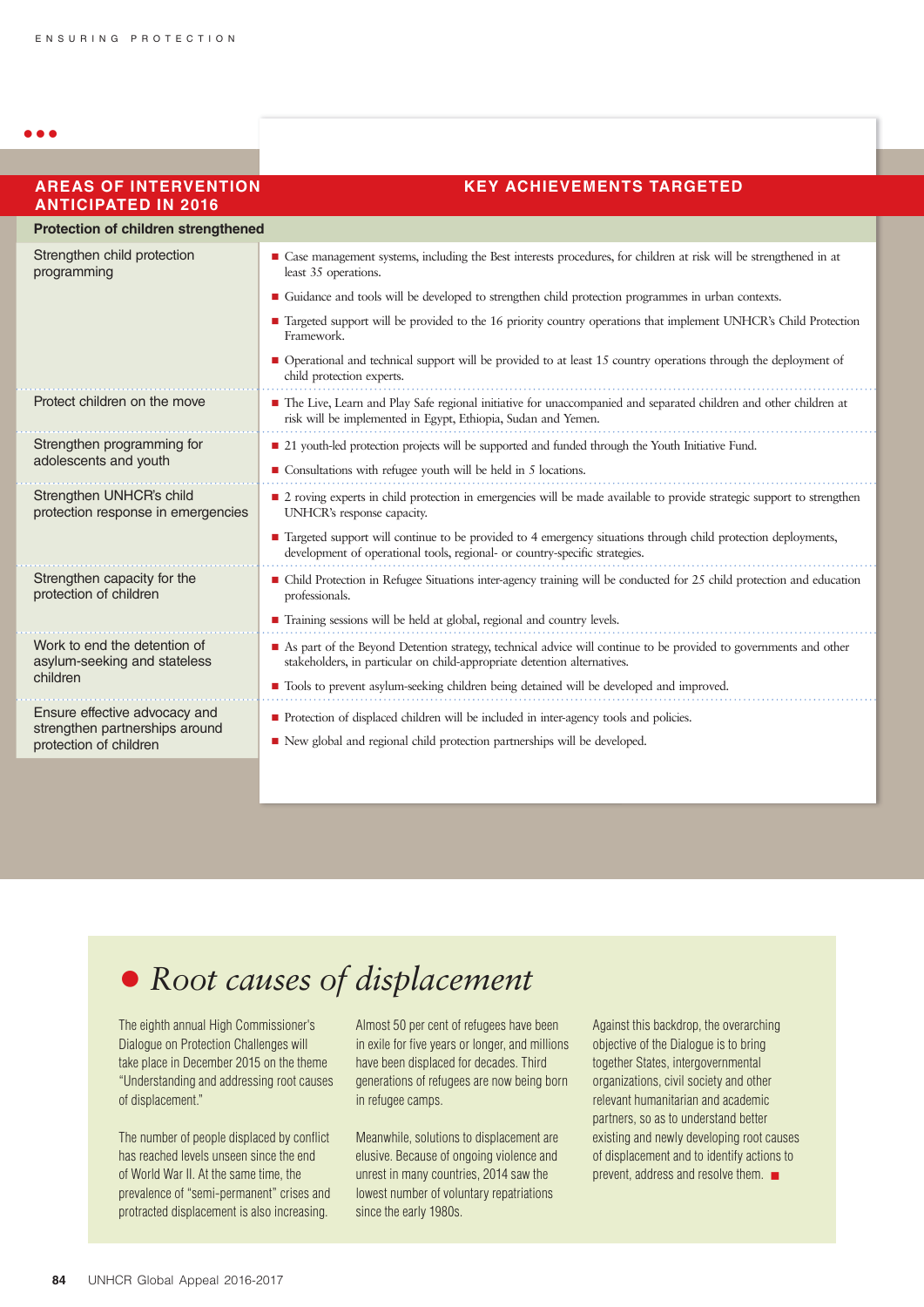# º Striving for gender equality

France displacement as<br>
France of conflict and mention in multiple ways, the<br>
and men in multiple ways, the orced displacement as a consequence of conflict and natural disasters has reached unprecedented levels. While displacement affects women predominant reference to its effect on women has tended to portray them as helpless victims. This continues to hamper humanitarian efforts to effectively address the specific risks faced by women and girls, and also undermines work to leverage their strengths and capacities.

In reality, women display courage and resourcefulness in the face of hardship and have a remarkable ability to ensure the survival of their families and communities in unfamiliar and frequently hostile displacement settings. Recent research has confirmed this and firmly established that focused action on gender equality programming in humanitarian contexts – in education, health, WASH, food security and livelihoods – has a direct and measurably positive impact on women, their families and their wider communities (see Institute of Development Studies and UN Women, *The Effect of Gender Equality Programming on*  *Humanitarian Outcomes*, United Nations, New York 2015).

It is no longer acceptable to continue to use urgent, life-saving response and cultural arguments as predominant reasons for nonengagement on gender equality concerns. UNHCR recognizes, however, that overcoming these limitations and other barriers to achieving effective gender equality programming in the humanitarian context requires sustained focus, resources and innovation.

Building on decades of work in this area, the organization is now about to begin a global review of its operational practices on gender equality, including how it has advanced critical work on women, peace and security (SC Resolution 1325) by engaging with communities and civil society actors. This review will result in an update of the *High Commissioner's Five Commitments to Refugee Women* (available at www.refworld.org), and will include the identification of key areas where concrete and practical support to staff and partners across sectors is needed, with a view to developing new operational guidance on gender equality programming in 2016.  $\blacksquare$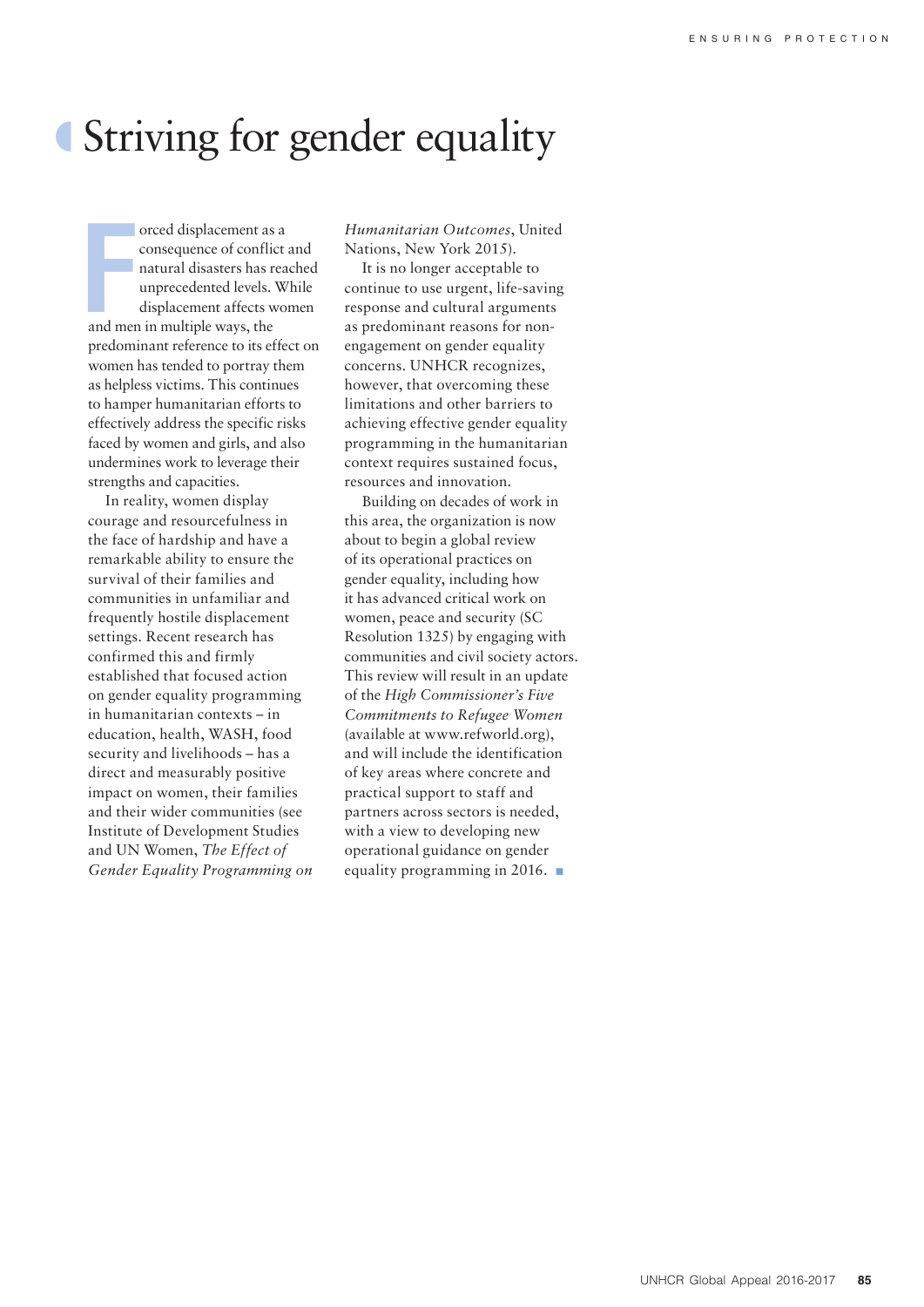## **ANTICIPATED IN 2016**

#### **AREAS OF INTERVENTION KEY ACHIEVEMENTS TARGETED**

#### **Basic needs and essential services**

| Services for people with specific needs strengthened                                                                                                 |                                                                                                                                                                                                                                                                       |  |
|------------------------------------------------------------------------------------------------------------------------------------------------------|-----------------------------------------------------------------------------------------------------------------------------------------------------------------------------------------------------------------------------------------------------------------------|--|
| Strengthen capacity to address<br>specific protection needs of lesbian,<br>gay, bisexual, transgender and                                            | A training-of-trainers module based on the content of the comprehensive training package released in 2015 will be<br>rolled out.<br>Good practices and practical guidance to country operations will be collated and disseminated.                                    |  |
| intersex (LGBTI) people of concern                                                                                                                   |                                                                                                                                                                                                                                                                       |  |
| Strengthen capacity to address<br>specific protection needs of people<br>with disabilities                                                           | ■ Targeted technical support on disability inclusion will be provided to at least 5 operational teams.                                                                                                                                                                |  |
|                                                                                                                                                      | A comprehensive training package on disability inclusion will be made widely available.                                                                                                                                                                               |  |
| Strengthen gender equality in<br>displaced communities with the aim<br>of advancing the women, peace and<br>security framework                       | ■ Key recommendations arising from the agency-wide gender review conducted in 2015 will be made to further<br>embed gender equality integration into UNHCR's operational practices.                                                                                   |  |
|                                                                                                                                                      | ■ Key operations and regions will be identified to strengthen the integration of gender equality into operational<br>planning and implementation.                                                                                                                     |  |
|                                                                                                                                                      | • Drawing lessons from the 2015 review of the High Commissioner's Five Commitments to Refugee Women, gender<br>equality guidance will be finalized and implemented, with the aim of increasing women's meaningful participation<br>in all decision-making structures. |  |
|                                                                                                                                                      | E-learning modules aimed at enabling staff to effectively address and include gender equality considerations in all<br>programme activities will be developed.                                                                                                        |  |
|                                                                                                                                                      | • The gender architecture across UNHCR will be developed and strengthened to provide support on gender equality<br>programming.                                                                                                                                       |  |
| <b>Community mobilization strengthened and expanded</b>                                                                                              |                                                                                                                                                                                                                                                                       |  |
| Strengthen capacity to design,                                                                                                                       |                                                                                                                                                                                                                                                                       |  |
| implement, monitor and evaluate<br>protection and assistance                                                                                         | ■ Targeted support will be provided to at least 4 operations.                                                                                                                                                                                                         |  |
| programmes, in close collaboration<br>with people of concern to UNHCR                                                                                | A learning initiative on community-based protection will be implemented in at least one region.                                                                                                                                                                       |  |
| Strengthen UNHCR's participatory<br>approach and mechanism for<br>accountability to affected population                                              | An accountability framework will be developed and practical guidance will be provided to country operations.                                                                                                                                                          |  |
| Improve access to quality education                                                                                                                  |                                                                                                                                                                                                                                                                       |  |
| Provide technical support to                                                                                                                         | • Global operational guidance on the inclusion of refugees into national education systems will be issued.                                                                                                                                                            |  |
| operations for the inclusion of<br>refugees within national education<br>systems and programmes                                                      | ■ Technical support will be provided to at least 20 countries to strengthen the integration of refugees into national<br>education systems.                                                                                                                           |  |
| Increase enrolment and retention of<br>out-of-school children in primary<br>school                                                                   | ■ Targeted technical support will be provided to 12 countries under the Educate A Child programme to enrol<br>140,000 out-of-school children in primary school.                                                                                                       |  |
| Evaluate the impact of UNHCR's<br>Education Strategy 2012-2016,<br>which will inform the development of<br>the next multi-year education<br>strategy | A 5-year Global Education Strategy 2017-2021 will be developed in line with UNHCR's global protection strategy.                                                                                                                                                       |  |
| Expand and promote innovation in<br>education                                                                                                        | ■ Targeted technical support will be provided to 11 priority countries to implement innovative projects in education.                                                                                                                                                 |  |
| Enhance access to tertiary<br>education                                                                                                              | ■ Scholarships will be provided to more than 4,000 refugees through the annual Albert Einstein German Academic<br>Refugee Initiative (DAFI) tertiary scholarship and other UNHCR/partner scholarship programmes.                                                      |  |
|                                                                                                                                                      | A consortium of partners on connected learning will be led, supporting access for 2,000 refugee learners.                                                                                                                                                             |  |